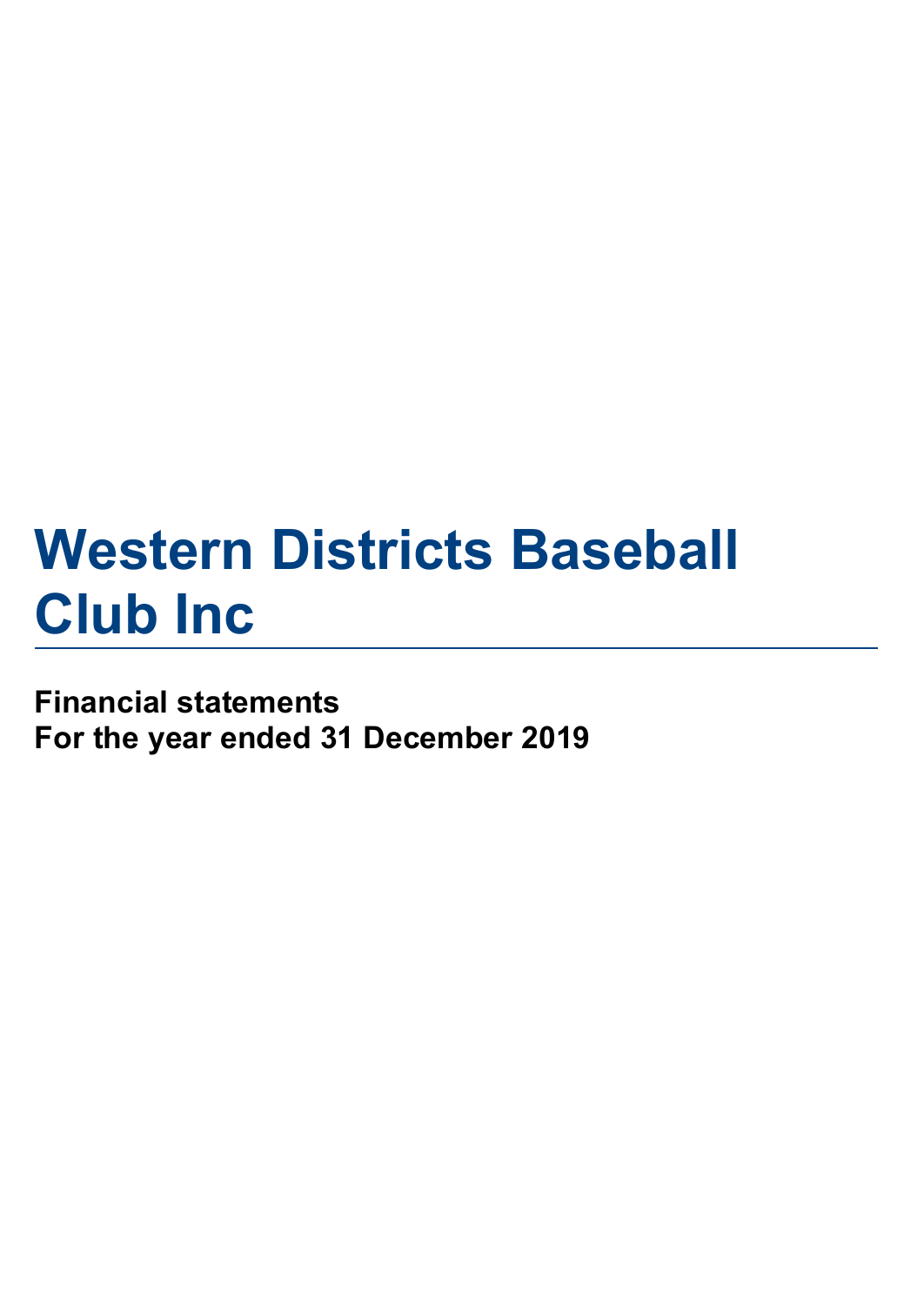# **Western Districts Baseball Club Inc**

## **Contents**

**For the year ended 31 December 2019**

| <b>Committee's report</b>                 | 1                |
|-------------------------------------------|------------------|
| <b>Income statement</b>                   | $\overline{2}$   |
| <b>Balance sheet</b>                      | $\boldsymbol{4}$ |
| Notes to the financial statements         | 6                |
| <b>Statement by members of committee</b>  | 7                |
| Schedule of property, plant and equipment | 8                |
|                                           |                  |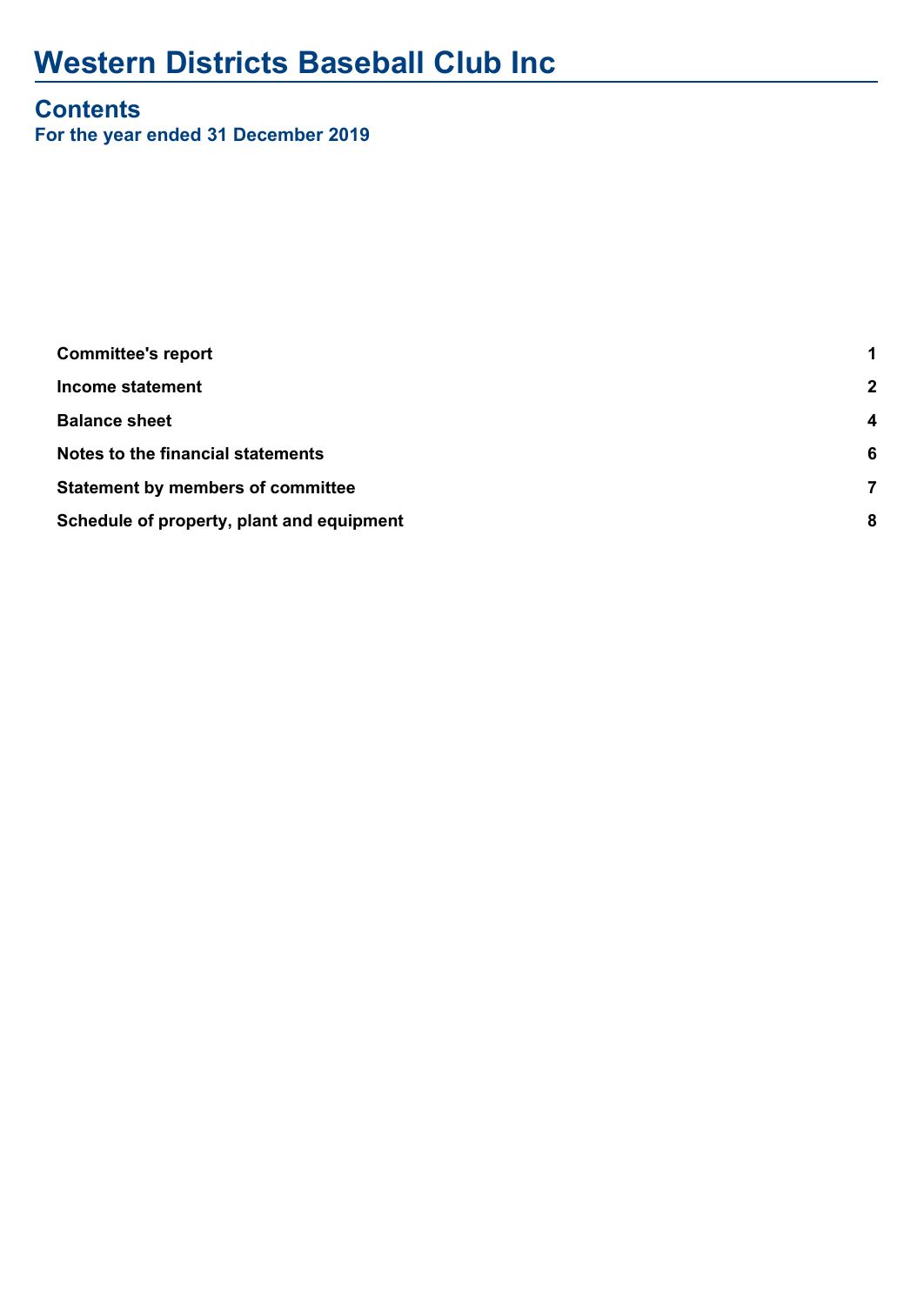# **Western Districts Baseball Club Inc**

#### **For the year ended 31 December 2019 Committee's report**

Your committee members submit the financial report of Western Districts Baseball Club Inc for the financial year ended 31 December 2019.

#### **Committee members**

The names of the committee members throughout the year and at the date of this report are:

Wendy Gaunt (Treasurer) Rodney Gaunt (President)

#### **Significant changes**

No significant change in the nature of these activities occurred during the year.

#### **Operating result**

The profit of the Association for the financial year after providing for income tax amounted to \$96,175.

Signed in accordance with a resolution of the members of the committee:

 $\_$  , and the set of the set of the set of the set of the set of the set of the set of the set of the set of the set of the set of the set of the set of the set of the set of the set of the set of the set of the set of th

\_\_\_\_\_\_\_\_\_\_\_\_\_\_\_\_\_\_\_\_\_\_\_\_\_\_\_\_\_\_\_\_\_\_\_\_\_\_\_\_\_\_\_\_\_\_

Rodney Gaunt (President)

Wendy Gaunt (Treasurer)

Dated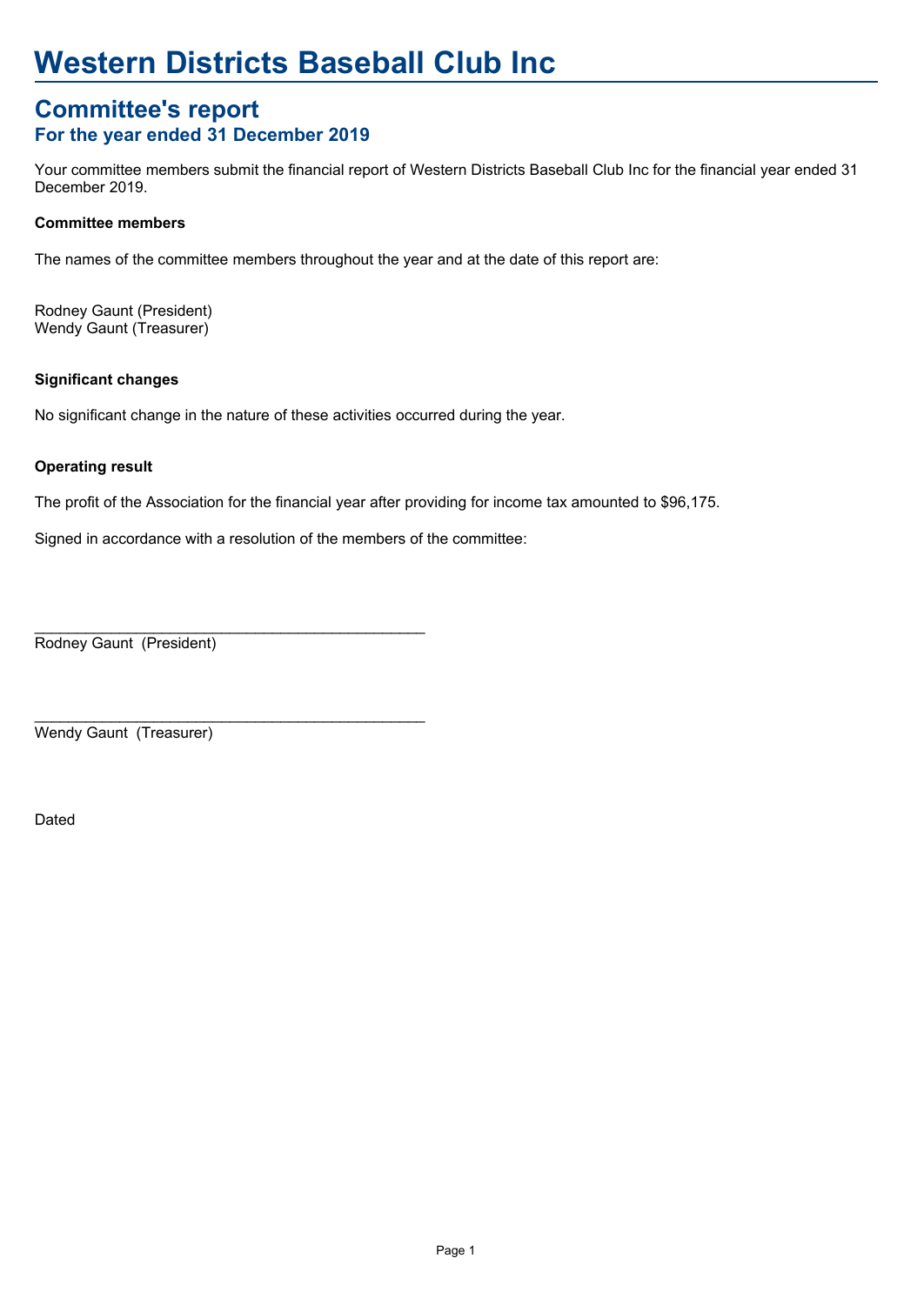#### **Income statement**

#### **For the year ended 31 December 2019**

|                                                  | 2019            | 2018         |
|--------------------------------------------------|-----------------|--------------|
|                                                  | \$              | \$           |
| <b>Sales</b>                                     |                 |              |
| <b>Registration Fees</b>                         | 56,560.34       | 55,179.99    |
| Donations/Fundraising Received                   | 4,128.73        | 3,363.10     |
| Proceeds from Insurance Policies                 | 3,135.45        |              |
| Sales-Canteen                                    | 7,956.94        | 7,846.58     |
| Sales-Uniforms & Equipment                       | 10,789.00       | 8,180.71     |
| Sponsorship                                      | 2,954.55        | 15,745.46    |
|                                                  | 85,525.01       | 90,315.84    |
| Less: cost of sales                              |                 |              |
| Opening inventories                              | 12,547.77       | 12,547.77    |
| Purchases                                        | 16,954.88       | 16,595.08    |
| <b>Closing inventories</b>                       | (12, 547.77)    | (12, 547.77) |
|                                                  | 16,954.88       | 16,595.08    |
| <b>Gross profit from trading</b>                 | 68,570.13       | 73,720.76    |
| Other income                                     |                 |              |
| <b>Grant Income</b>                              | 96,685.50       | 7,500.00     |
| <b>Interest Received</b>                         | 349.84          | 754.72       |
| Other Income                                     | 11,745.35       | 2,971.99     |
|                                                  | 108,780.69      | 11,226.71    |
|                                                  | 177,350.82      | 84,947.47    |
| <b>Expenses</b>                                  |                 |              |
| <b>Accountancy Fees</b>                          | 490.92          | 349.09       |
| Adjustment to Debtors/Creditors                  |                 | 9,778.61     |
| Advertising                                      | 984.93          | 2,883.67     |
| <b>Bank Charges</b><br>Baseballs & Scorer's Fees | 29.00           | 217.93       |
| Cleaning                                         | 60.00<br>322.59 | 299.00       |
| <b>Computer Expenses</b>                         | 1,057.85        |              |
| <b>Consultancy Fees</b>                          | 7,500.00        | 11,292.73    |
| Depreciation                                     | 12,261.00       | 7,898.00     |
| Electricity                                      | 5,315.25        | 3,955.18     |
| <b>Entertainment Expenses</b>                    | 18.64           | 100.00       |
| Fees - Lights & Nightball                        | 2,696.36        | 4,485.92     |
| Fees - Umpires & Coaches                         | 1,932.27        | 4,713.52     |
| <b>Ground Maintenance</b>                        | 3,440.00        | 1,445.83     |
| Hire of Plant & Equipment                        | 152.73          | 545.46       |
| <b>Insurance Premiums</b>                        | 2,271.48        | 2,009.93     |
| Internet Expenses                                | 118.18          |              |

The accompanying notes form part of these financial statements.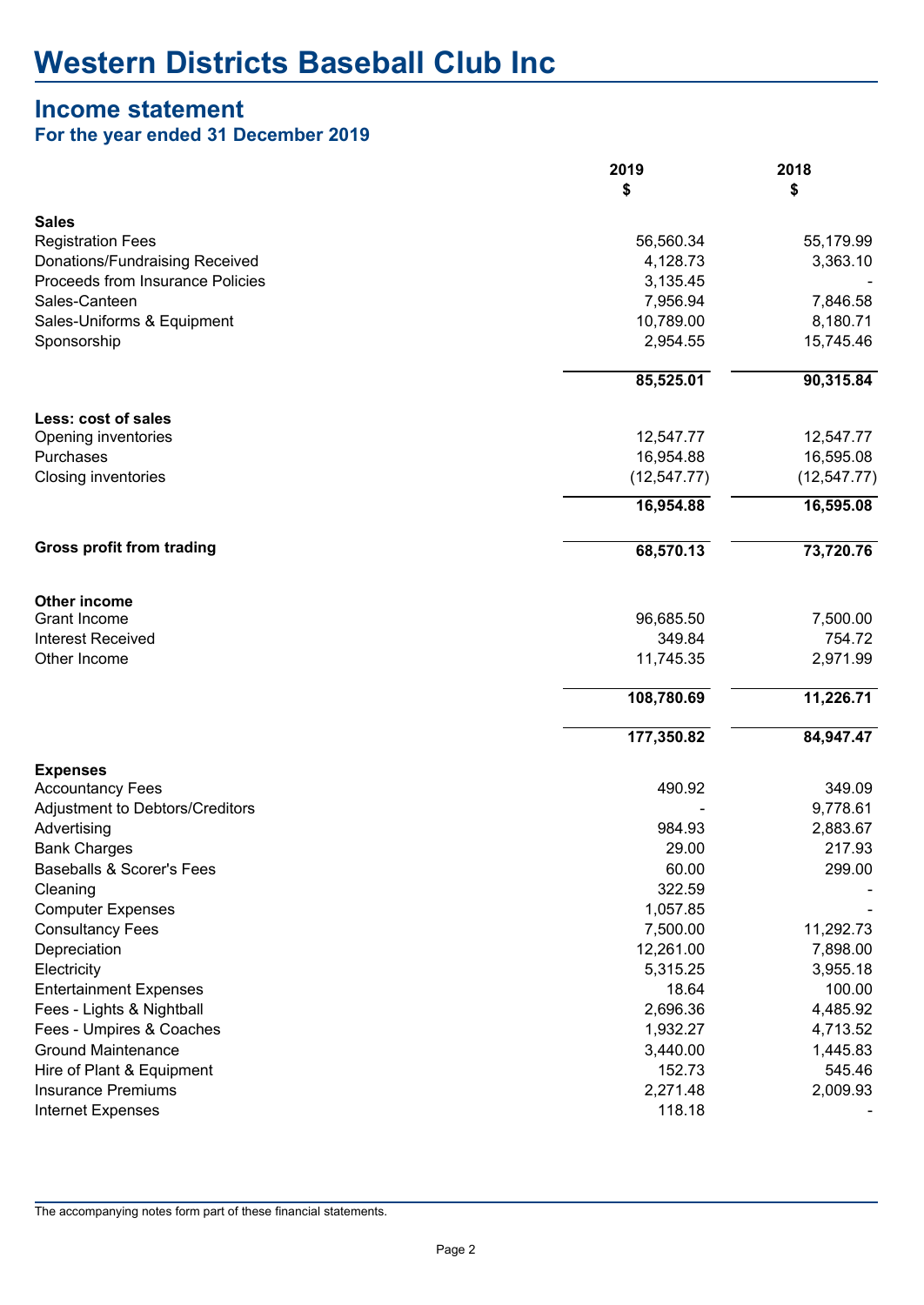# **Income statement**

| For the year ended 31 December 2019 |  |  |  |  |  |
|-------------------------------------|--|--|--|--|--|
|-------------------------------------|--|--|--|--|--|

|                                                          | 2019       | 2018       |
|----------------------------------------------------------|------------|------------|
|                                                          | \$         | \$         |
| <b>Motor Vehicle Expenses</b>                            | 300.00     |            |
| Permits, Licenses & Fees                                 | 76.25      |            |
| Photos                                                   | 2,724.18   | 1,084.00   |
| <b>Playing Equipment</b>                                 | 5,758.07   | 4,566.41   |
| Postage                                                  | 118.18     |            |
| <b>Printing &amp; Stationery</b>                         | 339.05     | 332.70     |
| <b>Professional Fees</b>                                 | 1,894.77   |            |
| Rates & Taxes                                            | 2,040.28   | 507.70     |
| <b>Registration Fees</b>                                 | 5,863.20   |            |
| Rent                                                     | 1,583.64   | 3,344.67   |
| Repairs & Maintenance                                    | 12,421.78  | 5,863.72   |
| Subscriptions                                            | 56.72      |            |
| <b>Sundry Expenses</b>                                   | 4,949.35   | 3,012.88   |
| <b>Training Course</b>                                   |            | 988.36     |
| Trophies & Presentation & Photos - Juniors               | 4,398.69   | 5,404.34   |
|                                                          | 81,175.36  | 75,079.65  |
| <b>Net profit</b>                                        | 96,175.46  | 9,867.82   |
| Retained earnings at the beginning of the financial year | 152,069.61 | 142,201.79 |
| Retained earnings at the end of the financial year       | 248,245.07 | 152,069.61 |
|                                                          |            |            |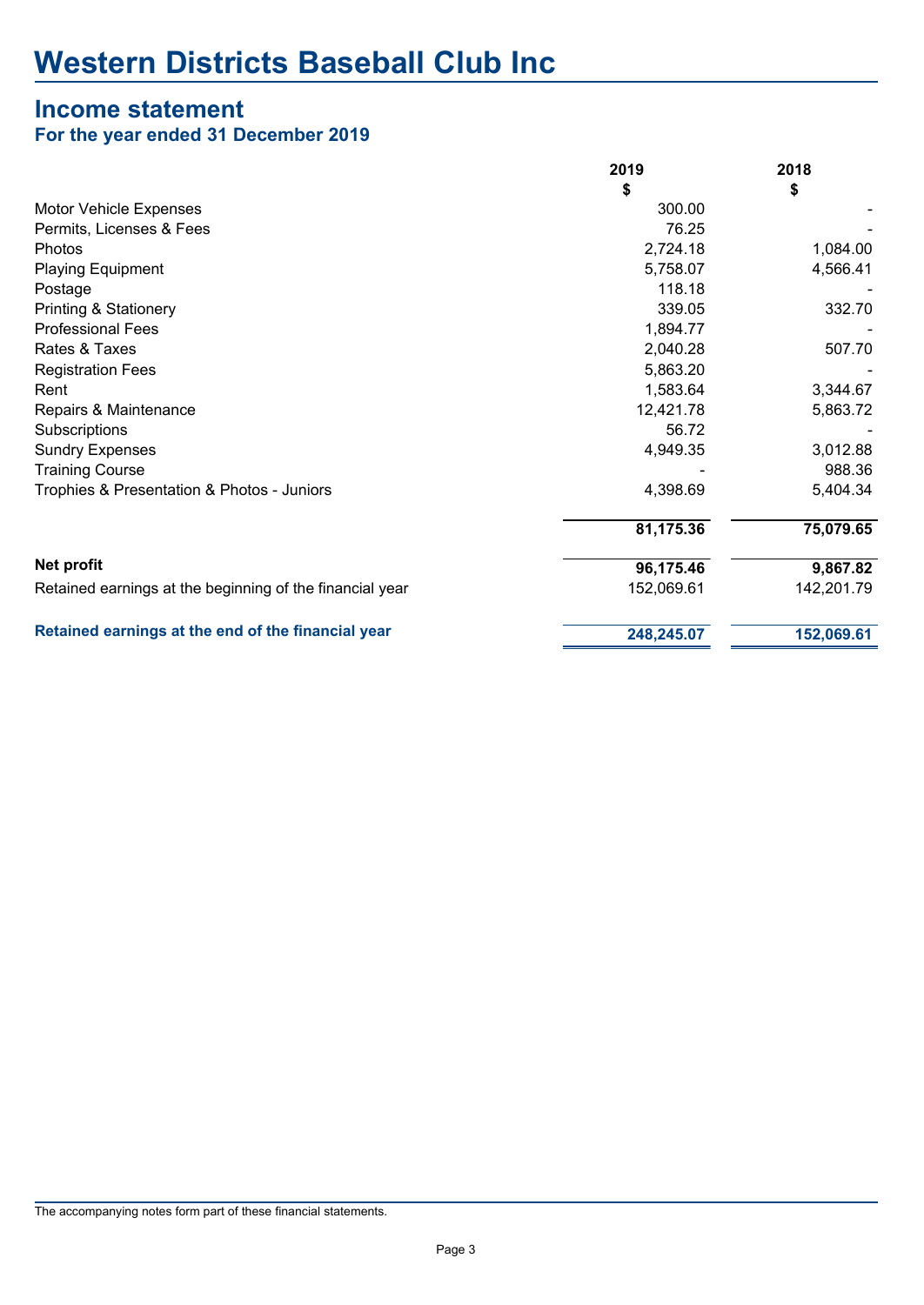### **Balance sheet**

#### **For the year ended 31 December 2019**

|                                            | 2019         | 2018         |
|--------------------------------------------|--------------|--------------|
|                                            | \$           | \$           |
| <b>Current assets</b>                      |              |              |
| <b>Accounts Receivable</b>                 |              |              |
| <b>Trade Debtors</b>                       | 2,985.00     | 4,980.10     |
| <b>Bank Accounts</b>                       |              |              |
| <b>CBA Acct #1593</b>                      | 10,962.83    | 6,370.69     |
| Bendigo Acct                               | 34,014.78    | 38,395.35    |
| Bendigo Bank Gold Saver Account            | 30,450.27    | 30,250.94    |
| <b>Batting Cage Account</b>                | 97,564.05    |              |
| Mastercard                                 | 368.53       | 198.07       |
|                                            | 173,360.46   | 75,215.05    |
| Inventory                                  |              |              |
| Stock on Hand-Uniforms & Playing Gear      | 12,547.77    | 12,547.77    |
| Cash on Hand                               |              | 195.18       |
| <b>Total current assets</b>                | 188,893.23   | 92,938.10    |
| <b>Non-current assets</b>                  |              |              |
| Leasehold Improvements - Grandstand        | 17,498.00    | 17,498.00    |
| Less Accumulated Depreciation & Impairment | (4,226.00)   | (2,751.00)   |
| Leasehold Improvements - Dugouts           | 13,479.09    | 13,479.09    |
| Less Accumulated Depreciation & Impairment | (3,880.30)   | (2,813.30)   |
| Plant & Equipment                          | 99,077.57    | 79,596.48    |
| Less Accumulated Depreciation & Impairment | (54, 515.93) | (45, 229.93) |
| Furniture & Fittings                       | 343.73       |              |
| Less Accumulated Depreciation & Impairment | (119.00)     |              |
| <b>Office Equipment</b>                    | 4,743.38     |              |
| Less Accumulated Depreciation & Impairment | (3,949.11)   |              |
| <b>Total non-current assets</b>            | 68,451.43    | 59,779.34    |
| <b>Total assets</b>                        | 257,344.66   | 152,717.44   |
| <b>Current liabilities</b>                 |              |              |
| <b>Accounts Payable</b>                    |              |              |
| <b>Trade Creditors</b>                     | 1,381.59     | 1,945.75     |
| <b>Tax Liabilities</b>                     |              |              |
| <b>GST Collected</b>                       | 9,820.00     | 1,059.00     |
| <b>GST Paid</b>                            | (1,036.00)   | (1,820.00)   |
| <b>GST Adjustment</b>                      | (1,066.00)   | (612.57)     |
|                                            | 7,718.00     | (1, 373.57)  |
| Withholding Income Tax                     |              | 75.65        |
| <b>Total current liabilities</b>           | 9,099.59     | 647.83       |
| <b>Total liabilities</b>                   | 9,099.59     | 647.83       |

The accompanying notes form part of these financial statements.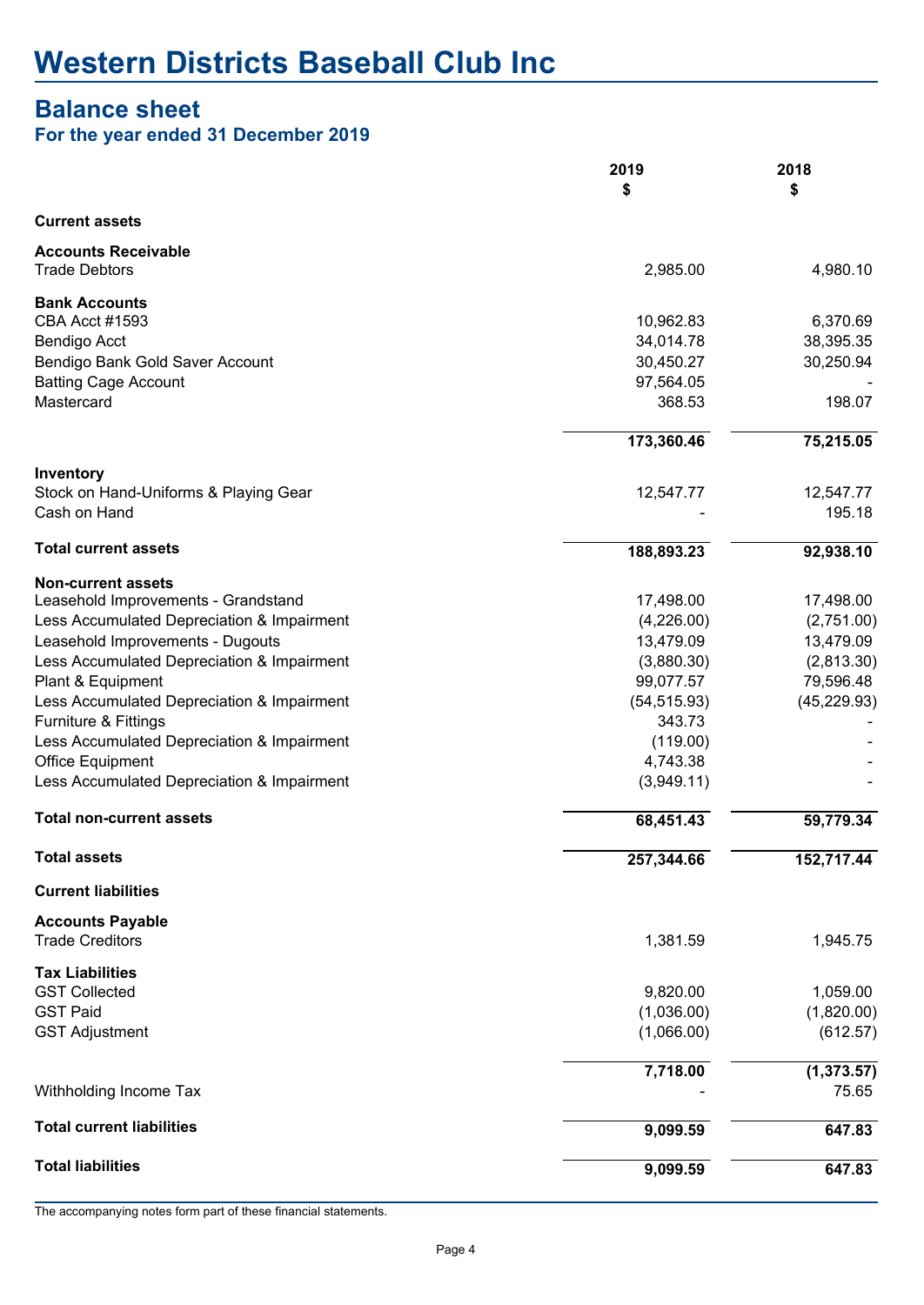#### **Balance sheet**

#### **For the year ended 31 December 2019**

|                             | 2019<br>\$ | 2018<br>\$ |  |  |
|-----------------------------|------------|------------|--|--|
| <b>Net assets</b>           | 248,245.07 | 152,069.61 |  |  |
| <b>Members' funds</b>       |            |            |  |  |
| Retained earnings           | 248,245.07 | 152,069.61 |  |  |
| <b>Total members' funds</b> | 248,245.07 | 152,069.61 |  |  |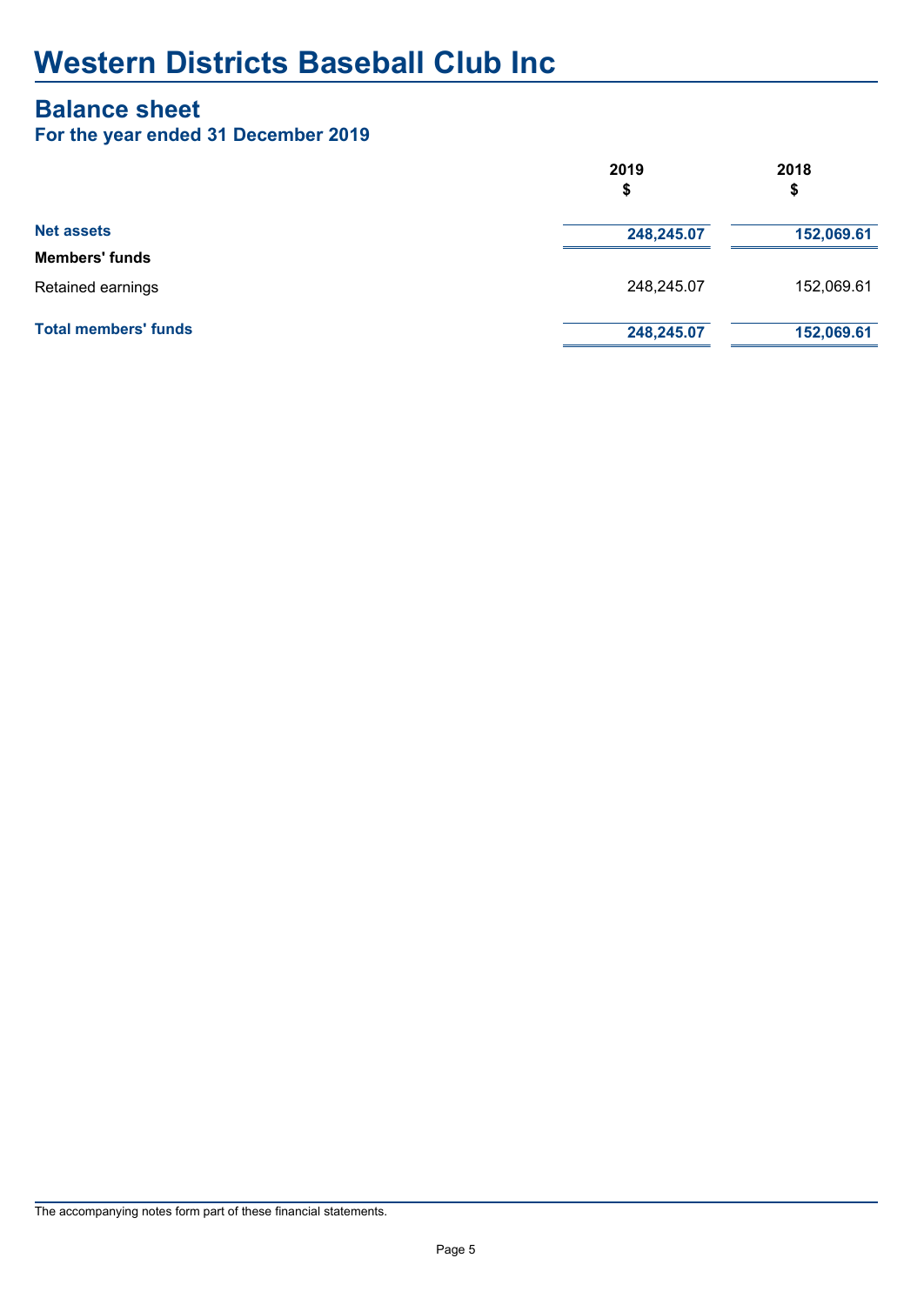#### **For the year ended 31 December 2019 Notes to the financial statements**

The financial statements cover Western Districts Baseball Club Inc as an individual entity. Western Districts Baseball Club Inc is a not-for-profit association incorporated in Queensland under the Associations Incorporation Act 1981 ('the Act').

Comparatives are consistent with prior years, unless otherwise stated.

#### **Basis of preparation 1**

In the opinion of the Committee of Management, the association is not a reporting entity since there are unlikely to exist users of the financial statements who are not able to command the preparation of reports tailored so as to satisfy specifically all of their information needs. These special purpose financial statements have been prepared to meet the reporting requirements of the Act.

The financial statements have been prepared in accordance with the recognition and measurement requirements of the Australian Accounting Standards and Accounting Interpretations, and the disclosure requirements of AASB 101 Presentation of Financial Statements, AASB 107 Statement of Cash Flows, AASB 108 Accounting Policies, Changes in Accounting Estimates and Errors and AASB 1054 Australian Additional Disclosures.

Significant accounting policies adopted in the preparation of these financial statements are presented below and are consistent with prior reporting periods unless otherwise stated.

The financial statements have been prepared on an accruals basis and are based on historical costs modified, where applicable, by the measurement at fair value of selected non-current assets, financial assets and financial liabilities.

The following significant accounting policies, which are consistent with the previous period unless stated otherwise, have been adopted in the preparation of this financial report.

#### **2 Summary of significant accounting policies**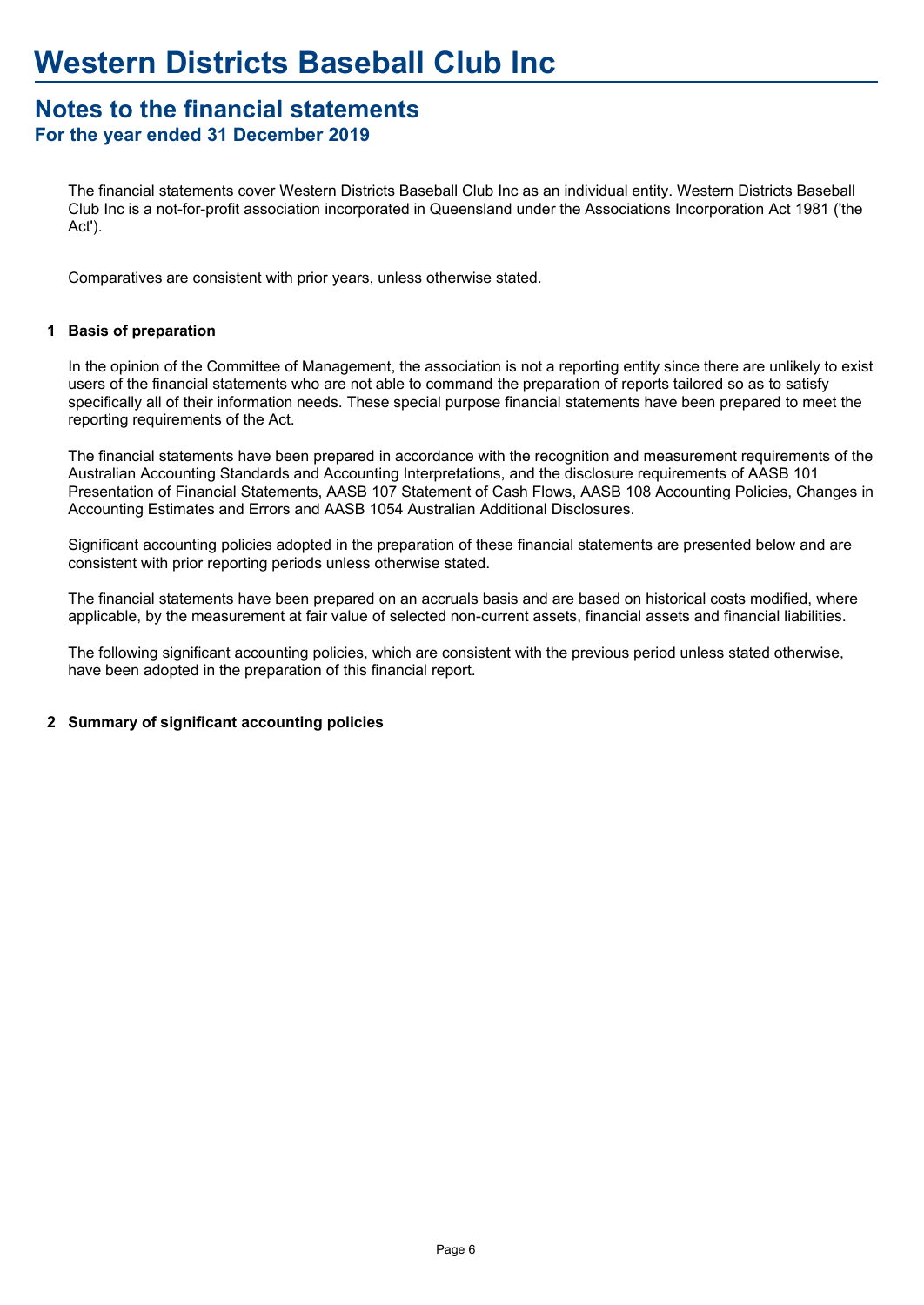# **Western Districts Baseball Club Inc**

## **Statement by members of committee**

The committee has determined that the association is not a reporting entity and that this special purpose financial report should be prepared in accordance with basic accounting policies .

In the opinion of the committee the financial report:

 $\_$  , and the set of the set of the set of the set of the set of the set of the set of the set of the set of the set of the set of the set of the set of the set of the set of the set of the set of the set of the set of th

- 1. Presents fairly the financial position of Western Districts Baseball Club Inc as at 31 December 2019 and its performance for the year ended on that date.
- 2. At the date of this statement, there are reasonable grounds to believe that Western Districts Baseball Club Inc will be able to pay its debts as and when they fall due.

This statement is made in accordance with a resolution of the committee and is signed for and on behalf of the committee by:

Rodney Gaunt (President)

\_\_\_\_\_\_\_\_\_\_\_\_\_\_\_\_\_\_\_\_\_\_\_\_\_\_\_\_\_\_\_\_\_\_\_\_\_\_\_\_\_\_\_\_\_\_ Wendy Gaunt (Treasurer)

Dated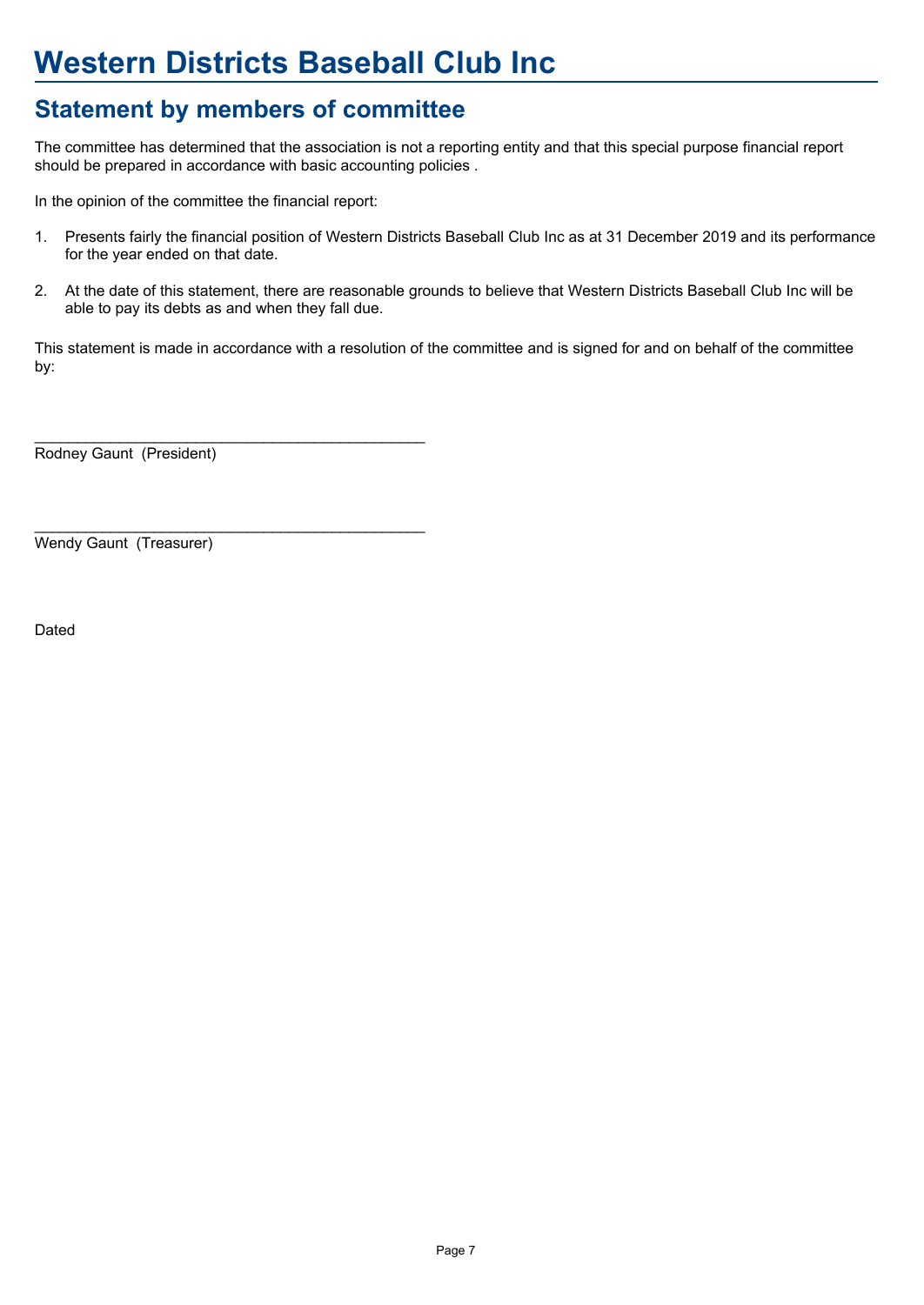## **Schedule of property, plant and equipment**

**For the year ended 31 December 2019**

|                                                                      |                            |                          |           |              | -Disposals---   |       | --------Depreciation--------- |              |                |                     |
|----------------------------------------------------------------------|----------------------------|--------------------------|-----------|--------------|-----------------|-------|-------------------------------|--------------|----------------|---------------------|
|                                                                      |                            |                          |           | Opening      |                 |       |                               | Depreciation |                | <b>Closing</b>      |
| Asset                                                                | <b>Acquisition Private</b> |                          | Original  | Written down | <b>Disposal</b> |       | Disposal Profit(Loss)         | Rate         | Depreciation   | <b>Written Down</b> |
| <b>Description</b>                                                   | <b>Date</b>                | Use %                    | Cost      | Value        | Date            | Value | On sale                       | & Method     | Amount         | Value               |
|                                                                      |                            |                          |           |              |                 |       |                               |              |                |                     |
| <b>Plant &amp; Equipment</b>                                         |                            |                          |           |              |                 |       |                               |              |                |                     |
| <b>Gravelly Mower</b>                                                | 01/02/2019                 | $\overline{\phantom{a}}$ | 9,090.00  |              |                 |       |                               | 20.00 DV     | 1,664.00       | 7,426.00            |
| Hack Attack Pitching Machine                                         | 27/07/2018                 | $\overline{\phantom{a}}$ | 6,500.00  | 6,500.00     |                 |       |                               | 30.00 DV     | 1,950.00       | 4,550.00            |
| <b>Upright Fridge</b>                                                | 10/07/2018                 | $\overline{\phantom{a}}$ | 424.00    | 424.00       |                 |       | $\overline{\phantom{a}}$      | 0.00 DV      | $\blacksquare$ | 424.00              |
| Turbo Airbar Freezer                                                 | 10/07/2018                 | $\overline{\phantom{a}}$ | 446.00    | 446.00       |                 |       | $\overline{\phantom{a}}$      | 0.00 DV      |                | 446.00              |
| <b>Grand Stainless Steel Under Counter Freezer</b>                   | 10/07/2018                 | $\overline{\phantom{a}}$ | 643.00    | 643.00       | 30/06/2019      |       | (643.00)                      | 0.00 DV      |                |                     |
| Polar 4 Door Stainless Steel Chiller                                 | 10/07/2018                 | $\overline{\phantom{a}}$ | 1,177.00  | 1,177.00     |                 |       |                               | 0.00 DV      |                | 1,177.00            |
| Hoshizaki Under Counter Refridgerator                                | 10/07/2018                 | $\overline{\phantom{a}}$ | 653.00    | 653.00       |                 |       |                               | 0.00 DV      |                | 653.00              |
| Victa Ride On Mower                                                  | 03/05/2019                 | $\overline{\phantom{a}}$ | 3,635.00  |              |                 |       | $\overline{\phantom{a}}$      | 20.00 DV     | 484.00         | 3,151.00            |
| Jugs Aust Junior Pitching Machine                                    | 01/01/2019                 | $\overline{\phantom{a}}$ | 2,980.00  |              |                 |       |                               | 20.00 DV     | 596.00         | 2,384.00            |
| <b>Batting Turtle Mobile</b>                                         | 01/01/2019                 | $\overline{\phantom{a}}$ | 3,400.00  |              |                 |       | $\overline{\phantom{a}}$      | 20.00 DV     | 680.00         | 2,720.00            |
| <b>Stainless Drink Trolley</b>                                       | 01/01/2019                 | $\overline{\phantom{a}}$ | 114.00    |              |                 |       | $\overline{\phantom{0}}$      | 20.00 DV     | 23.00          | 91.00               |
| <b>Stainless Steel Sink</b>                                          | 01/01/2019                 |                          | 349.00    |              |                 |       |                               | 20.00 DV     | 70.00          | 279.00              |
| <b>Stainless Steel Sink Two Bowls</b>                                | 01/01/2019                 |                          | 539.00    |              |                 |       | $\overline{\phantom{a}}$      | 20.00 DV     | 108.00         | 431.00              |
| <b>Stainless Steel Bench</b>                                         | 01/01/2019                 | $\overline{\phantom{a}}$ | 129.00    |              |                 |       | $\overline{\phantom{a}}$      | 20.00 DV     | 26.00          | 103.00              |
| Stadium Speakers & Microphones                                       | 29/11/2019                 | $\overline{\phantom{a}}$ | 231.00    |              |                 |       | $\overline{\phantom{a}}$      | 10.00 DV     | 2.00           | 229.00              |
| Baseball Plant & Equipment                                           | 01/01/2016                 |                          | 69,409.00 | 34,994.00    |                 |       | $\overline{\phantom{a}}$      | 0.00 DV      |                | 34,994.00           |
|                                                                      |                            |                          | 99,719.00 | 44,837.00    |                 |       | (643.00)                      |              | 5,603.00       | 59,058.00           |
| Less Disposals                                                       |                            |                          | 643.00    |              |                 |       |                               |              |                |                     |
|                                                                      |                            |                          | 99,076.00 | 44,837.00    |                 |       | (643.00)                      |              | 5,603.00       | 59,058.00           |
| <b>Furniture &amp; Fittings</b>                                      |                            |                          |           |              |                 |       |                               |              |                |                     |
| Cupboards                                                            | 24/07/2018                 |                          | 344.00    | 344.00       |                 |       |                               | 0.00 DV      |                | 344.00              |
|                                                                      |                            |                          | 344.00    | 344.00       |                 |       |                               |              |                | 344.00              |
|                                                                      |                            |                          |           |              |                 |       |                               |              |                |                     |
| <b>Office Equipment</b>                                              |                            |                          |           |              |                 |       |                               |              |                |                     |
| Office Steel 2 Door Cupboards                                        | 01/01/2019                 | $\overline{\phantom{a}}$ | 307.00    |              |                 |       |                               | 20.00 DV     | 61.00          | 246.00              |
| 11 Stackable Chairs                                                  | 01/01/2019                 | $\overline{\phantom{a}}$ | 49.00     |              |                 |       | $\overline{\phantom{a}}$      | 20.00 DV     | 10.00          | 39.00               |
| Timber Laminate Chair/Laminate Tables/Office Chairs/Stackable Chairs | 01/01/2019                 | $\overline{\phantom{a}}$ | 79.00     |              |                 |       |                               | 20.00 DV     | 16.00          | 63.00               |
| Wall Mounted Trophy Case                                             | 01/01/2019                 | $\overline{\phantom{a}}$ | 200.00    |              |                 |       | $\overline{\phantom{a}}$      | 20.00 DV     | 40.00          | 160.00              |
| Projector Screen                                                     | 01/01/2019                 |                          | 188.00    |              |                 |       | $\overline{\phantom{a}}$      | 20.00 DV     | 38.00          | 150.00              |

The accompanying notes form part of these financial statements.

These statements should be read in conjunction with the attached compilation report of Centenary Financial Group Pty Ltd.